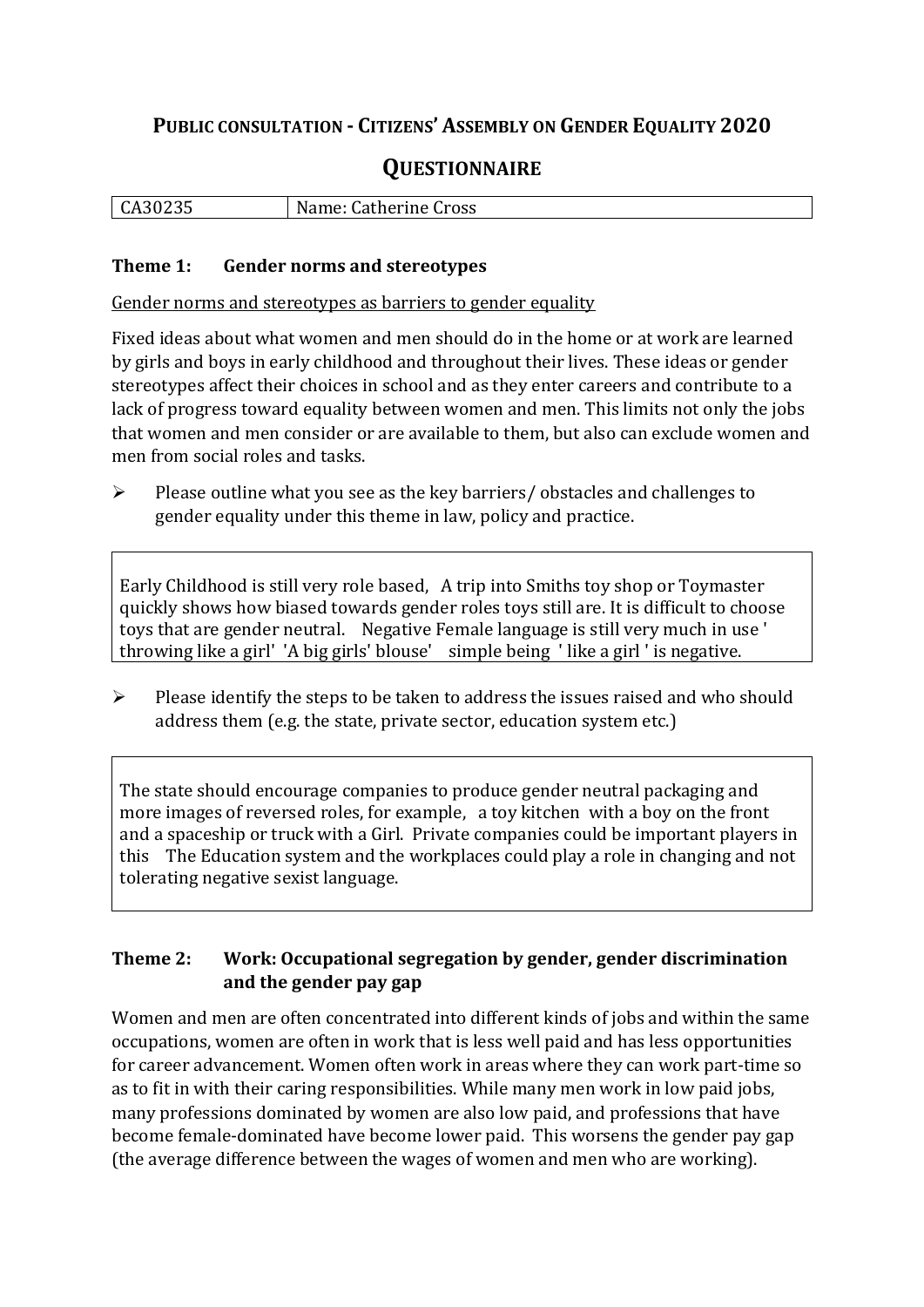➢ Please outline what you see as the key barriers/ obstacles and challenges to gender equality under this theme in law, policy and practice.

Perceptions of women as other or lesser to men means their roles and therefore work is also perceived as inferior and less valuable than men, Women are penalized for having children, caring for family is not economically valued,

➢ Please identify the steps to be taken to address the issues raised and who should address them (e.g. the state, private sector, education system etc.)

The state should provide childcare which is affordable, The state should increase wages to carers to reflect its true value to society. The state and education system could value the role of parents and careers, The value of many low paid jobs such as cleaners or childminders could be improved

### **Theme 3. Care, paid and unpaid, as a social and family responsibility**

Care -- the social responsibility of care and women and men's co responsibility for care, especially within the family

Women remain disproportionately responsible for unpaid care and often work in poorly paid care work. For working parents or [lone parents,](https://aran.library.nuigalway.ie/bitstream/handle/10379/6044/Millar_and_Crosse_Activation_Report.pdf?sequence=1&isAllowed=y) balancing paid work with parenting and or caring for older and dependent adults presents significant challenges. Women are [most disadvantaged by these challenges,](https://eige.europa.eu/gender-equality-index/game/IE/W) yet men also suffer from lack of opportunities to share parenting and caring roles. Despite recent legislation and policy initiatives to support early years parental care, [inequalities in the distribution of unpaid](https://www.ihrec.ie/app/uploads/2019/07/Caring-and-Unpaid-Work-in-Ireland_Final.pdf)  [care](https://www.ihrec.ie/app/uploads/2019/07/Caring-and-Unpaid-Work-in-Ireland_Final.pdf) continue between women and men. The cost of childcare has been identified as a particular barrier to work for women alongside responsibilities of caring for older relatives and dependent adults.

➢ Please outline what you see as the key barriers/ obstacles and challenges to gender equality under this them in law, policy and practice.

Paying people a proper wage for caring roles would help to raise the perception of these jobs Paying childcare workers a proper wage would help address the shortage of places

 $\triangleright$  Please identify the steps to be taken to address the issues raised and who should address theme (e.g. the state, private sector, education system etc.)

Everyone has a role to play here. Education is very important especially at primary school to change the perception of caring roles. The state should provide childcare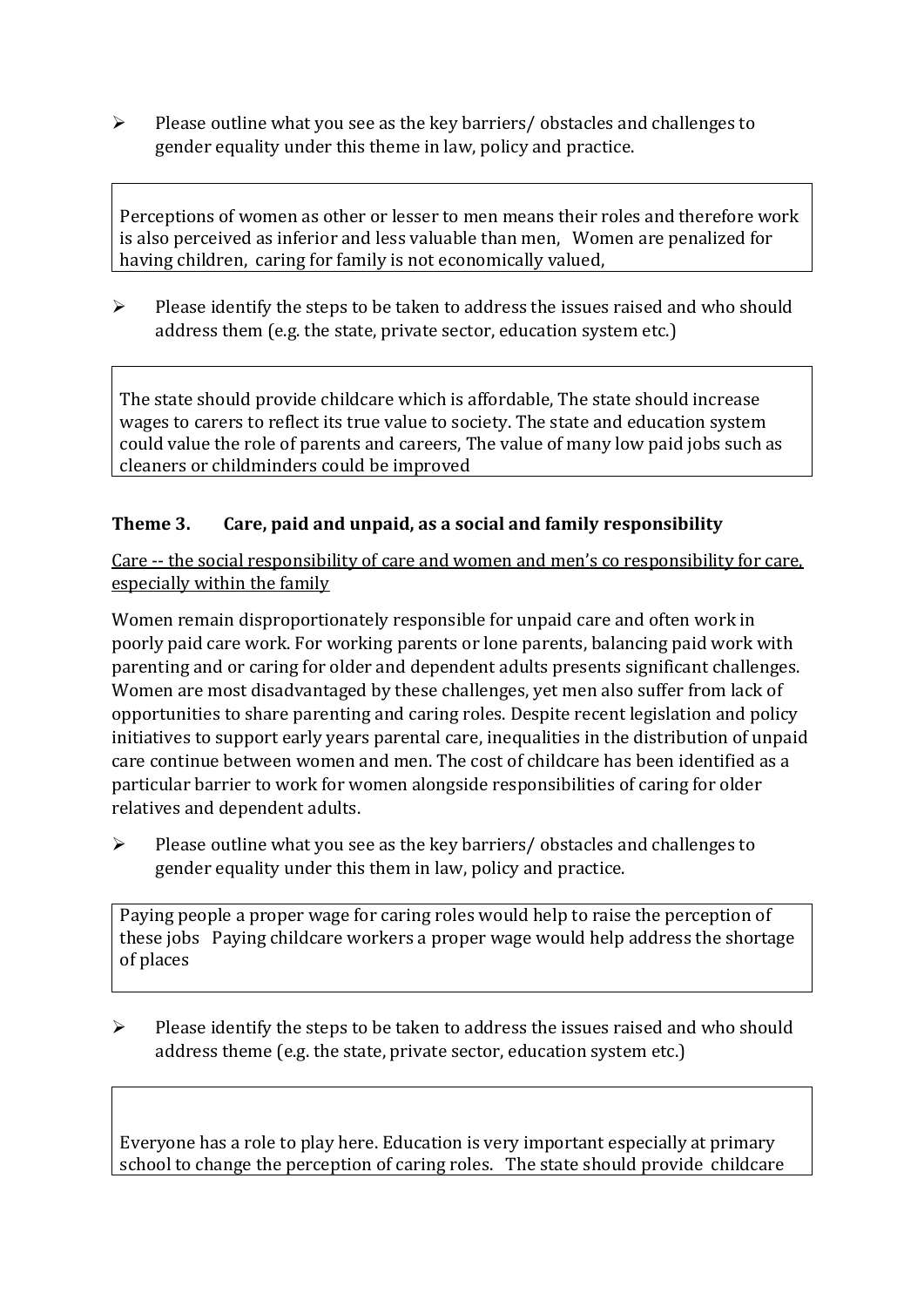### **Theme 4: Women's access to, and representation in, public life and decision making**

Ensure women's participation and representation in decision-making and leadership in the workplace, political and public life

Women are systematically underrepresented in leadership in [economic](https://eige.europa.eu/gender-equality-index/2019/compare-countries/power/2/bar) and [political](https://eige.europa.eu/gender-equality-index/2019/compare-countries/power/1/bar)  [decision-](https://eige.europa.eu/gender-equality-index/2019/compare-countries/power/1/bar)making. Despite the introduction of a candidate gender quota (through the system of party funding) for national political office, and [initiatives](https://betterbalance.ie/) to support women's access to corporate decision-making roles, men continue to dominate leadership positions. There are also issues to be considered around how media represents women and men.

➢ Please outline what you see as the key barriers/ obstacles and challenges to gender equality under this theme in law, policy and practice.

Women are still held to a different standard than men and receive more threats of violence against them on social media, this abuse needs to be addressed As women are not encouraged to speak out it is difficult to find a voice to take part in public life. Women voices are sometimes referred to as 'shrill' or nagging these perceptions act as barriers

 $\triangleright$  Please identify the steps to be taken to address the issues raised and who should address them (e.g. the state, private sector, education system etc.)

Tech companies could do a lot more to stop the online abuse of women, the state will probably have to force them to do so.

#### **5. Where does gender inequality impact most?**

To conclude we would be interested in your response to the following question: In which area do you think gender inequality matters most?

Please rank the following in order of importance, 1 being the most important:

| Paid work                | 3 |
|--------------------------|---|
| Home & family life       | 4 |
| Education                |   |
| Politics and public life | 2 |
| Media                    | 5 |